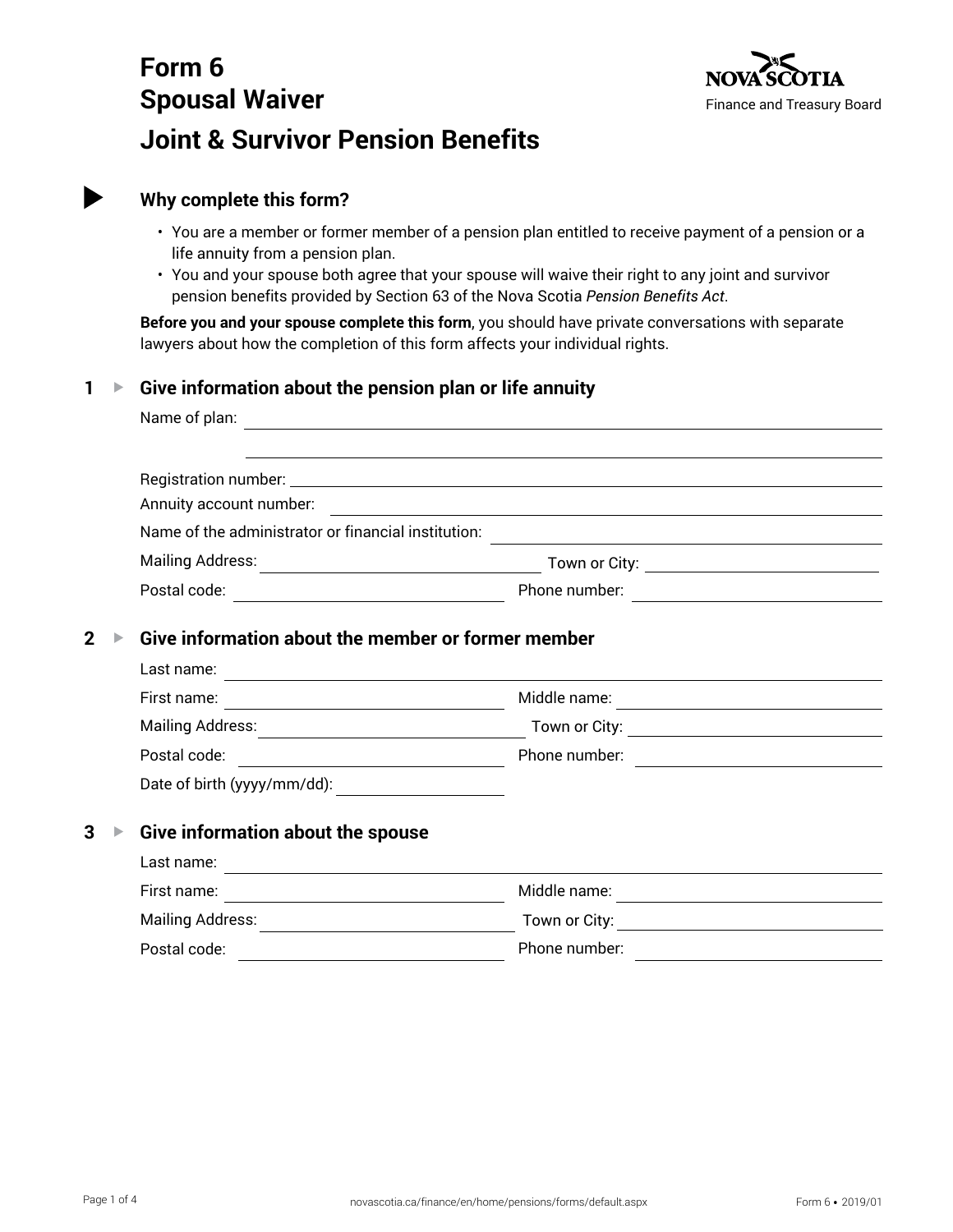#### **4** G **Member or former member's certification and acknowledgment**

**I certify** that I am a member or former member of the pension plan named in this form.

**I understand** that if I retire and die before my spouse, the Nova Scotia *Pension Benefits Act* gives my spouse the right to receive at least 60 per cent of the periodic pension payments paid to me before my death for the remainder of their life.

**I understand** that completing and signing this form takes away my spouse's right to receive the benefits described above.

**I understand** that my spouse and I may cancel this waiver at any time BEFORE the date the first installment of the pension is due.

| <b>Signature of member</b>   |                           |
|------------------------------|---------------------------|
| or former member:            | Date (yyyy/mm/dd): _      |
|                              |                           |
| <b>Signature of witness:</b> | Date (yyyy/mm/dd): $\_\_$ |

This consent must be signed before a witness who must be at least 18 years of age. They must see you sign the form above, date, and complete the Witness' Information below immediately after seeing you sign and date this form. **The witness cannot be your spouse**.

### **5** ▶ Give information about the witness

| Last name:       |               |  |
|------------------|---------------|--|
| First name:      | Middle name:  |  |
| Mailing Address: | Town or City: |  |
| Postal code:     | Phone number: |  |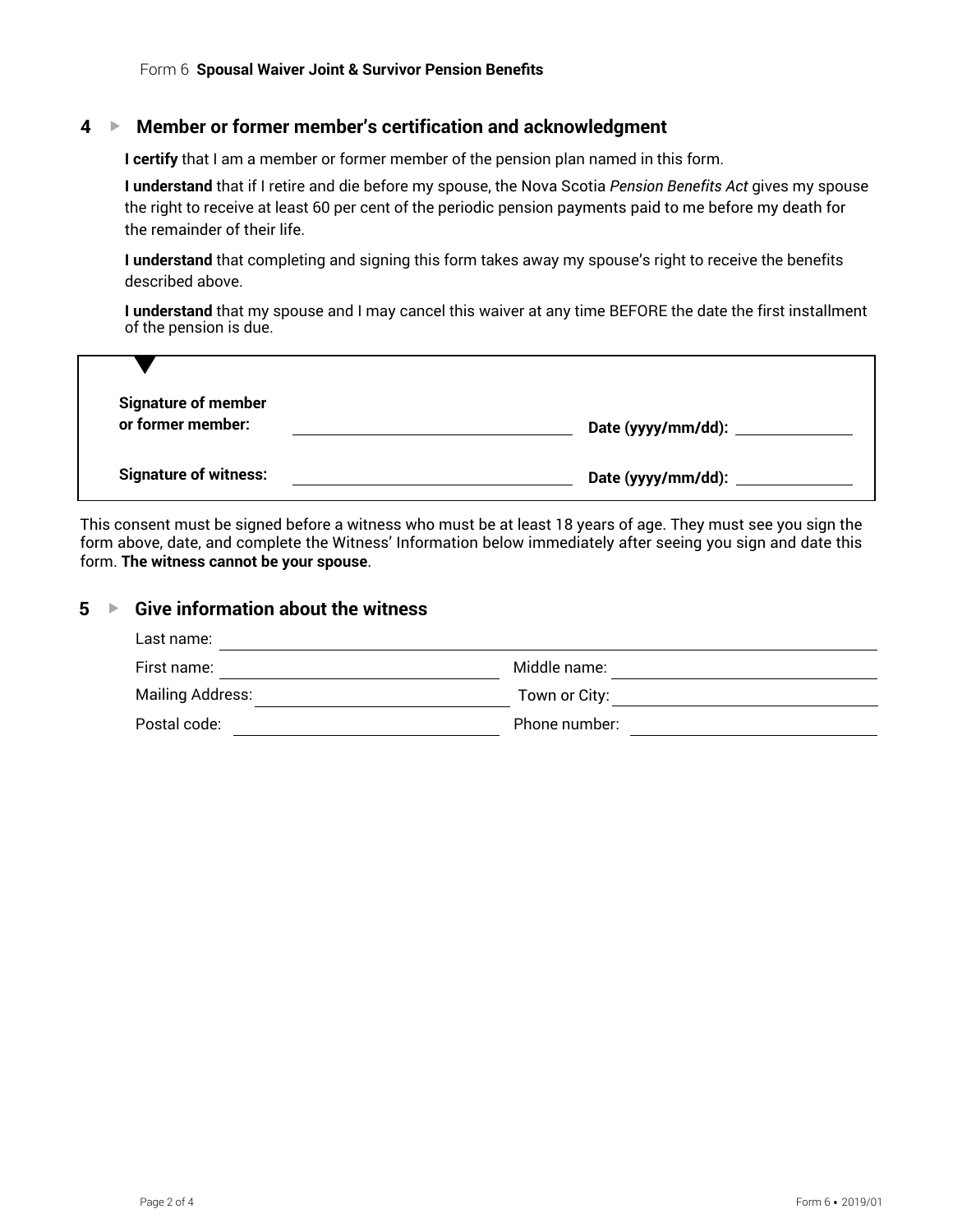### **6** G **Spouse's certification and waiver**

**I certify** that I am the spouse of the member or former member named in this form.

**I understand** that if my spouse retires and dies before me, the *Pension Benefits Act* gives me the right to receive at least 60 per cent of the periodic pension payments paid to my spouse for the remainder of my life.

**I understand** that by completing this form and signing this waiver, I give up the right to receive the benefits described above.

**I understand** that my spouse and I may cancel this waiver at any time BEFORE the date the first instalment of the pension is due.

| <b>Signature of spouse:</b>  |                           |
|------------------------------|---------------------------|
| <b>Signature of witness:</b> | Date (yyyy/mm/dd): $\_\_$ |

This consent must be signed before a witness who must be at least 18 years of age. They must see you sign the form above, date, and complete the Witness' Information below immediately after seeing you sign and date this form. **The witness cannot be your spouse.**

### **7 ▶ Give information about the witness**

| Last name:                  |               |  |
|-----------------------------|---------------|--|
| First name:                 | Middle name:  |  |
| Mailing Address: __________ | Town or City: |  |
| Postal code:                | Phone number: |  |

# **8** ► Give this waiver to the administrator or insurance company that looks after your pension **plan or life annuity.**

**Do not** give this waiver to the Department of Finance and Treasury Board, Pension Regulation Division

**Note:** This waiver comes into effect ONLY AFTER it is delivered to the administrator of the pension plan.

It is an offence under the Criminal Code for anyone to knowingly make or use a false document with the intent that it be *acted upon as genuine.*

*This form is approved by the Superintendent of Pensions under the Pension Benefits Act.*

### **Questions? Email: pensionreg@novascotia.ca**